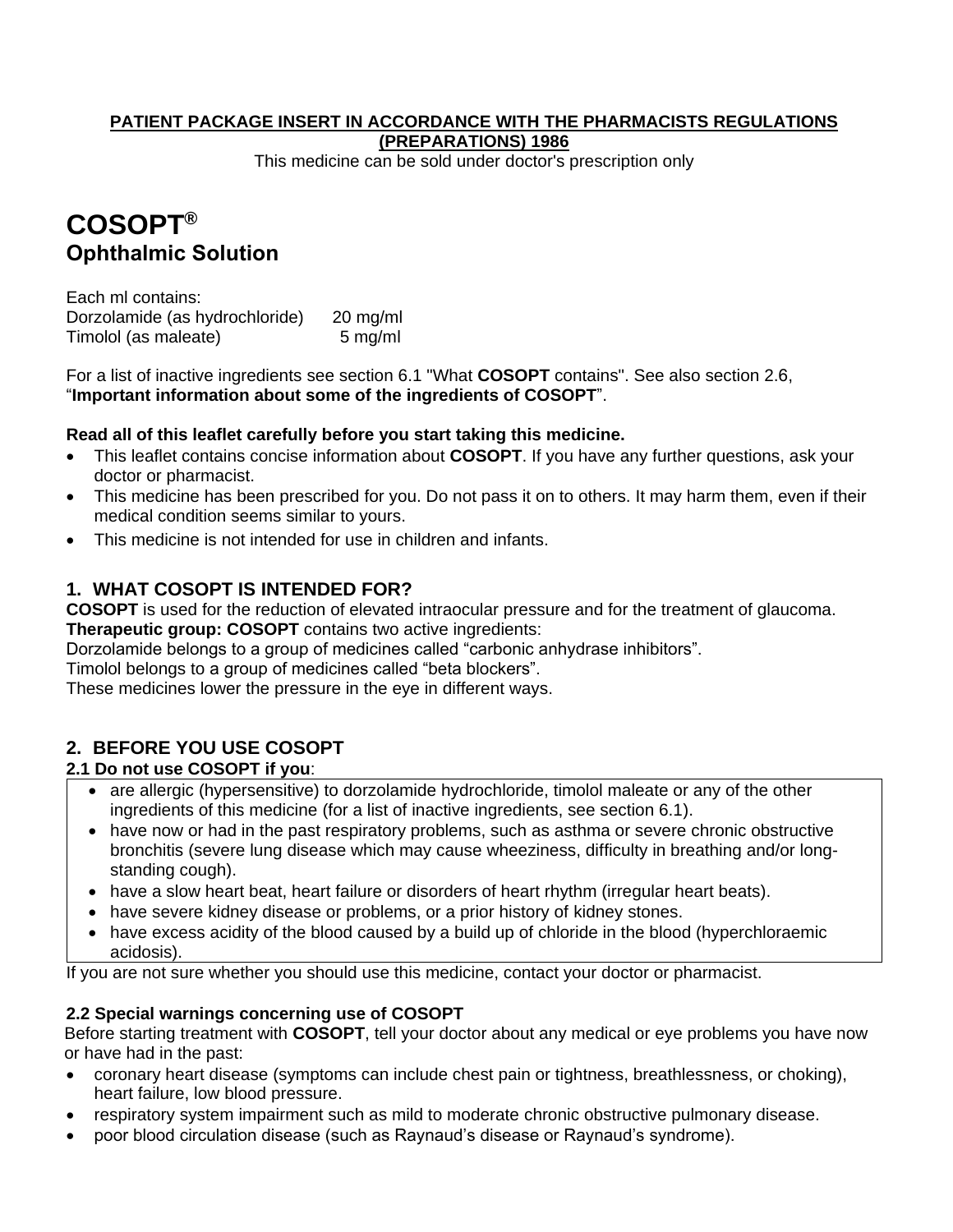- diabetes as timolol may mask signs and symptoms of low blood sugar levels.
- overactivity of the thyroid gland as timolol may mask signs and symptoms.
- consult your doctor if you have or have suffered in the past from any problem in liver function.

Tell your doctor before you have an operation that you are using **COSOPT** as timolol may change effects of some medicines used during anaesthesia.

Also tell your doctor about any allergies or allergic reactions including hives, swelling of the face, lips, tongue, and/or throat which may cause difficulty in breathing or swallowing.

Tell your doctor if you have muscle weakness or have been diagnosed as having myasthenia gravis disease which is marked, among others, by severe muscle weakness.

If you develop any eye irritation or any new eye problems such as redness of the eye or swelling of the eyelids, contact your doctor immediately.

If you suspect that **COSOPT** is causing an allergic reaction or hypersensitivity (for example, skin rash, severe skin reaction, or redness and itching of the eye), stop using this medicine and contact your doctor immediately.

Tell your doctor if you develop an eye infection, receive an eye injury, have eye surgery, or develop a reaction including new or worsening symptoms.

When **COSOPT** is instilled into the eye it may affect the entire body.

If you wear soft contact lenses, you should consult your doctor before using this medicine (see also section 2.6 "**Important information about some of the ingredients of COSOPT**"). Contact lenses should be removed before using **COSOPT**. The lenses can be placed back into your eyes 15 minutes after using the eyedrops.

#### **2.3 Taking other medicines**

#### **If you are taking or have recently taken other medicines, including non-prescription medicines and nutritional supplements, you should tell the attending doctor or pharmacist.**

**COSOPT** can affect or be affected by other medicines you are using, including other eye drops for the treatment of glaucoma. Tell your doctor if you are using or intend to use medicines to lower blood pressure, heart medicine or medicines to treat diabetes. Tell your doctor or pharmacist if you are using, have recently used or might use any other medicines. This is particularly important if you are:

- taking medicine to lower blood pressure or to treat heart disease (such as calcium channel blockers, beta-blockers or digoxin).
- taking medicines to treat a disturbed or irregular heartbeat (such as calcium channel blockers, beta-blockers or digoxin).
- using another eyedrop that contains a beta-blocker.
- taking another carbonic anhydrase inhibitor such as acetazolamide.
- taking monoamine oxidase inhibitors (MAOIs). (some of them are used to treat depression).
- taking a parasympathomimetic medicine which may have been prescribed to help you pass urine. Parasympathomimetics are also a particular type of medicine which is sometimes used to help restore normal movements through the bowel.
- taking narcotics such as morphine used to treat moderate to severe pain.
- taking medicines to treat diabetes.
- taking antidepressants known as fluoxetine and paroxetine.
- taking a sulfa medicine.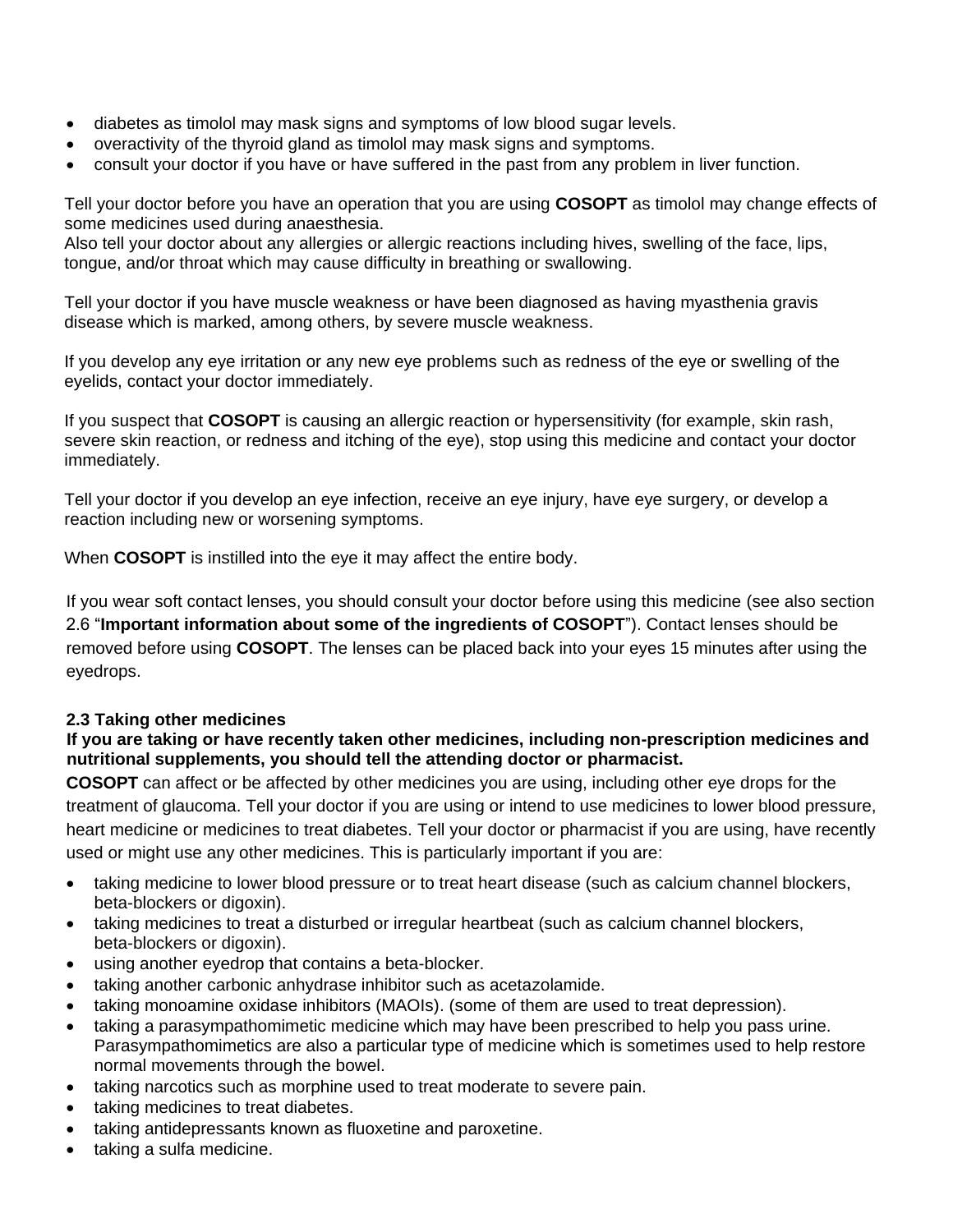- taking quinidine (used to treat heart conditions and some types of malaria).
- taking catecholamine-depleting drugs.
- taking clonidine.
- injectable epinephrine.

## **2.4 Pregnancy and breast-feeding**

Ask your doctor or pharmacist for advice before taking any medicine.

#### **Use in pregnancy**

Do not use **COSOPT** if you are pregnant unless your doctor considers it necessary.

## **Use in breast-feeding**

Do not use **COSOPT** if you are breast-feeding without consulting your doctor. Timolol may get into your milk. Ask your doctor for advice before taking any medicine during breast-feeding.

# **2.5 Driving and using machines**

No studies on the effects on the ability to drive or use machines have been performed. There are side effects associated with **COSOPT**, such as blurred vision, which may affect your ability to drive and/or operate machinery. Do not drive or operate machinery until you feel well or your vision is clear.

## **2.6 Important information about some of the ingredients of COSOPT COSOPT contains benzalkonium chloride.**

If you wear soft contact lenses, you should consult your doctor before using **COSOPT** (the preservative benzalkonium chloride may possibly discolour the lenses). (See also section 6.1, "**What COSOPT contains?**").

## **2.7 Use in Children**

There is limited experience with **COSOPT** in infants and children. This medicine is not intended for use in children and infants.

# **2.8 Use in Elderly**

In studies with **COSOPT**, the effects of this medicine were similar in both elderly and younger patients.

# **2.9 Use in patients with liver impairment**

Tell your doctor if you have or have suffered in the past from any problem in liver function.

# **3. HOW TO USE COSOPT?**

Always use **COSOPT** as instructed by the doctor. You should check with your doctor or pharmacist if you are not sure.

The dosage and method of treatment will be determined by the doctor only.

The usually recommended dose is:

One drop in the affected eye(s) in the morning and in the evening.

# **Do not exceed the recommended dose.**

Do not swallow! This medicine is intended for external use only.

If you are using this medicine with another eye drop, the drops should be instilled at least 10 minutes apart. Do not change the dose of the medicine without consulting your doctor.

Do not allow the tip of the container to touch the eye or areas around the eye. It may become contaminated with bacteria that can cause eye infections leading to serious damage of the eye, even loss of vision. To avoid possible contamination of the container, wash your hands before using this medicine and keep the tip of the container away from contact with any surface. If you think your medication may be contaminated, or if you develop an eye infection, contact your doctor immediately concerning continued use of this bottle.

# **INSTRUCTIONS FOR USE:**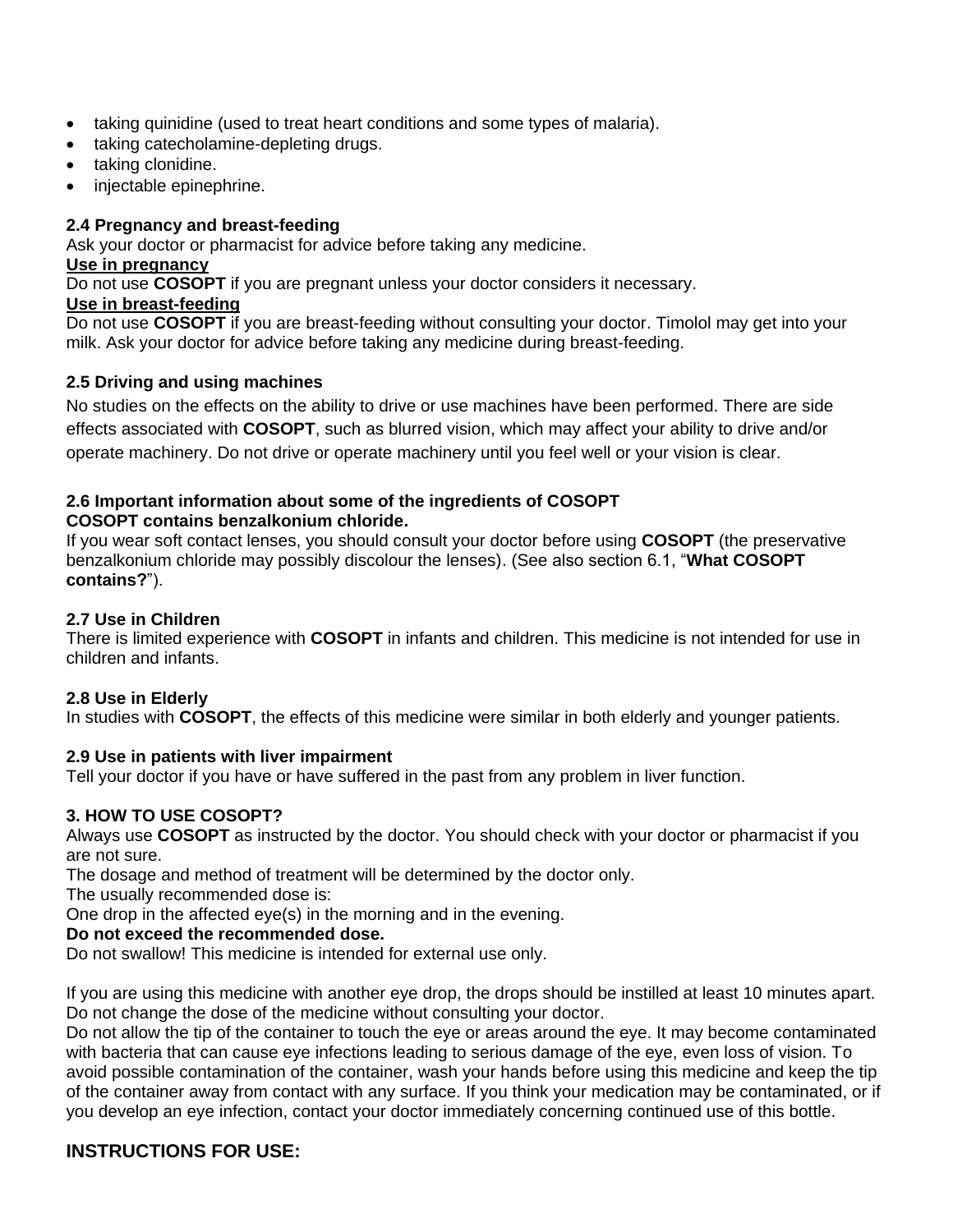1. Before using the medication for the first time, be sure the Safety Strip on the front of the bottle is unbroken. A gap between the bottle and the cap is normal for an unopened bottle.



2. First wash your hands, then tear off the Safety Strip to break the seal.



3. To open the bottle, unscrew the cap by turning as indicated by the arrows on the top of the cap. Do not pull the cap directly up and away from the bottle. Pulling the cap directly up will prevent your dispenser from operating properly.



4. Tilt your head back and pull your lower eyelid down slightly to form a pocket between your eyelid and your eye.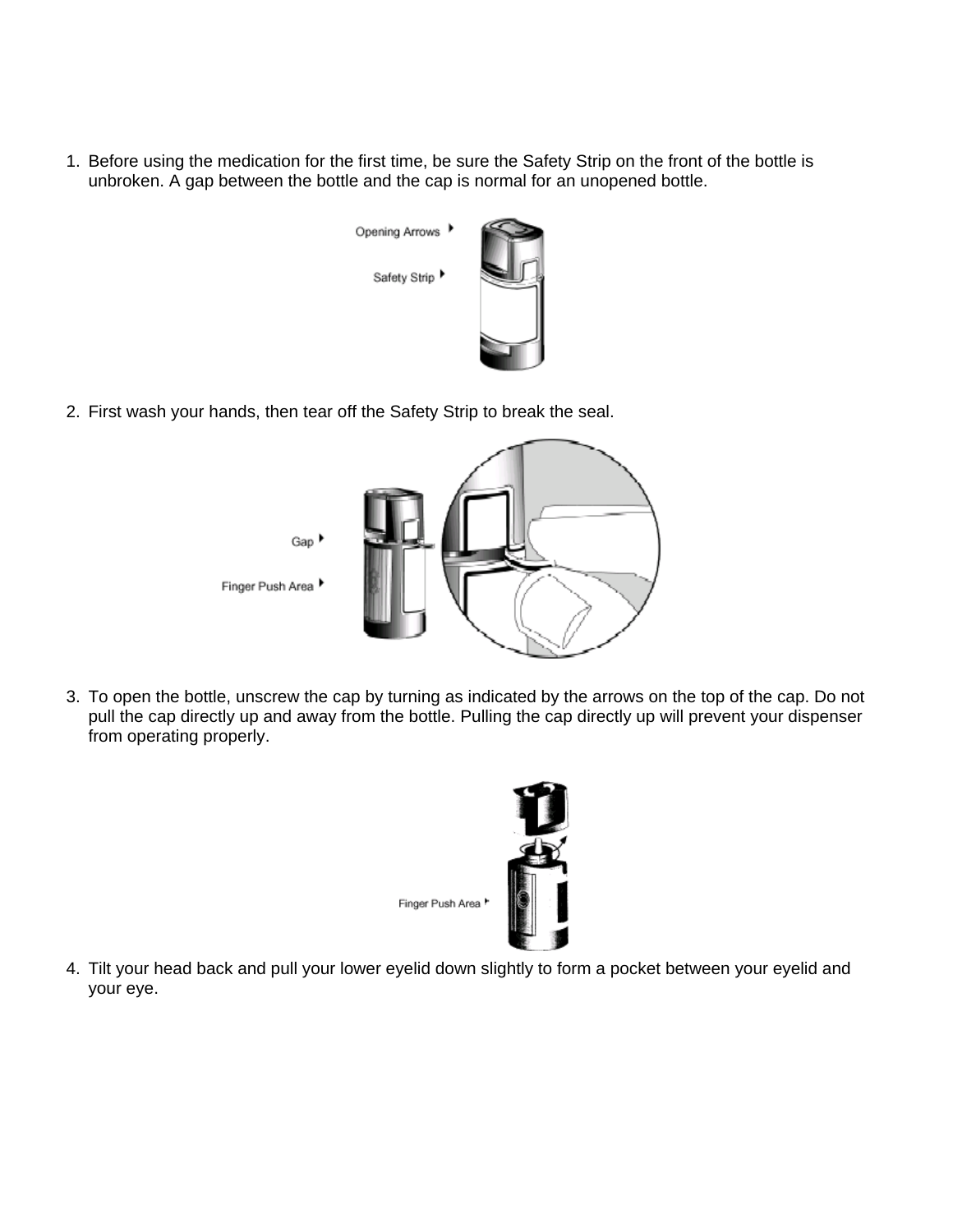

5. Invert the bottle, and press lightly with the thumb or index finger over the "Finger Push Area" (as shown) until a single drop is dispensed into the eye as directed by your doctor.



# **DO NOT TOUCH YOUR EYE OR EYELID WITH THE DROPPER TIP**.

6. After using **COSOPT** press a finger into the corner of your eye, by the nose, or close your eyelids for 2 minutes. This helps to stops the medicine from getting into the rest of the body and therefore helps to prevent side effects.



- 7. If drop dispensing is difficult after opening for the first time, replace the cap on the bottle and tighten (do not overtighten) and then remove by turning the cap in the opposite directions as indicated by the arrows on the top of the cap.
- 8. Repeat steps 4 & 5 with the other eye if instructed to do so by your doctor.
- 9. Replace the cap by turning until it is firmly touching the bottle. The arrow on the left side of the cap must be aligned with the arrow on the left side of the bottle label for proper closure. Do not overtighten or you may damage the bottle and cap.
- 10. The dispenser tip is designed to provide a single drop; therefore, do NOT enlarge the hole of the dispenser tip.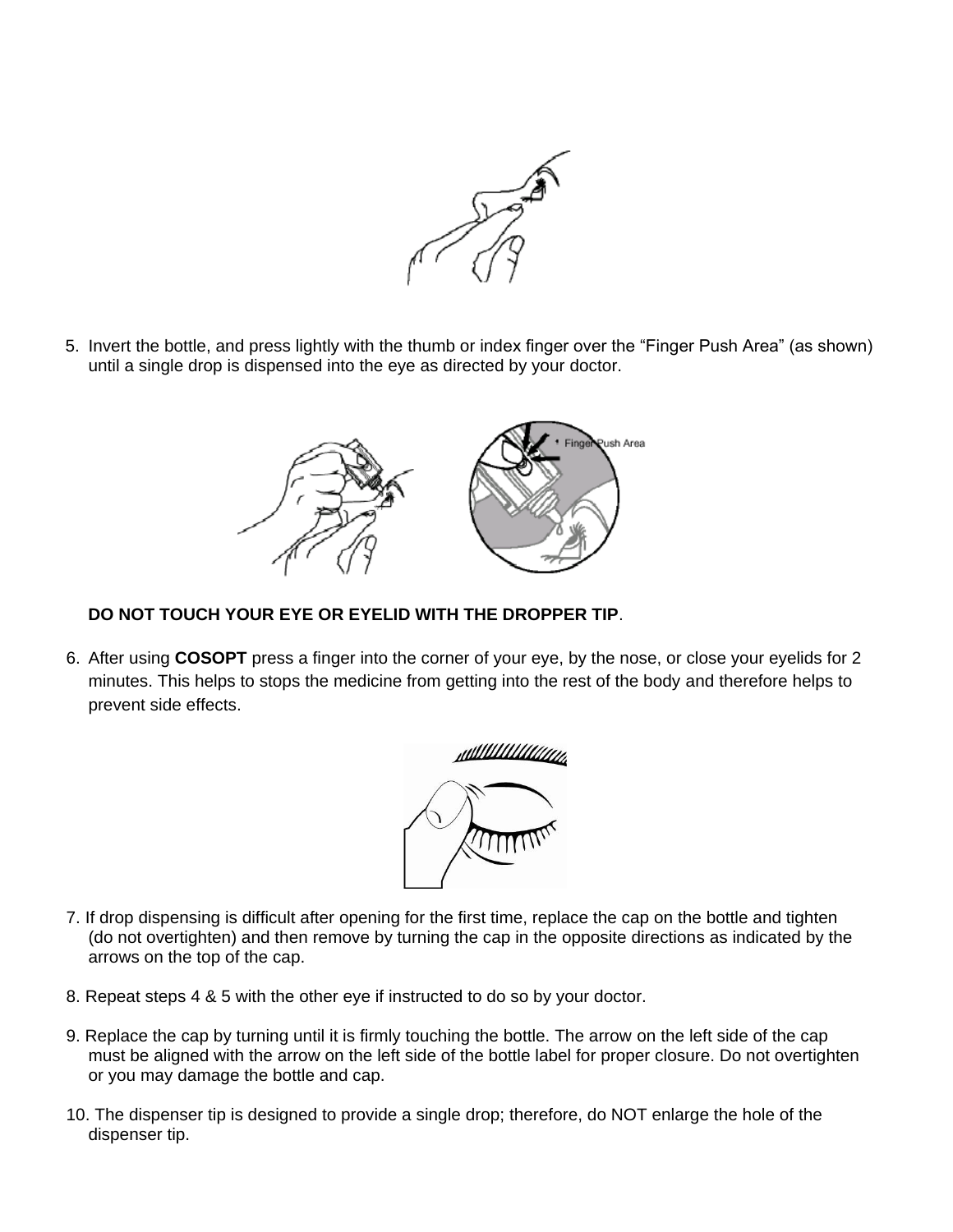11. After you have used all doses, there will be some **COSOPT** left in the bottle. You should not be concerned since an extra amount of this medicine has been intentionally added to the bottle. You will get the full amount of **COSOPT** that your doctor prescribed. Do not attempt to remove the excess medicine from the bottle.

## **If you use more COSOPT than you should**

If you put too many drops in your eye or swallow any of the contents of the container, among other effects, you may become light-headed, have difficulty breathing, or feel that your heart rate has slowed. Contact your doctor immediately.

If you have taken an overdose, or if a child has accidentally swallowed the medicine, proceed immediately to a hospital emergency room and bring the package of the medicine with you.

#### **If you forget to use COSOPT**

It is important to take this medicine as prescribed by your doctor.

If you miss a dose, use it as soon as possible. If it is almost time for the next dose, skip the missed dose and go back to your regular dosing schedule.

Do not take a double dose to make up for the forgotten dose.

Complete the full course of treatment as instructed by the doctor.

Even if there is an improvement in your health, do not discontinue use of this medicine before consulting your doctor.

## **If you stop using COSOPT**

If you want to stop using this medicine talk to your doctor first.

#### **How can you contribute to the success of the treatment?**

- 1. In order to prevent infection make sure the dispenser tip does not come in contact with any surface (including the eye itself). The bottle should be kept well closed.
- 2. The bottle may be not completely full; this is in order to enable a better control on the dripping pace.
- 3. How to use the eye drops: See section **INSTRUCTIONS FOR USE.**
- 4. After using the medicine wash your hands thoroughly in order to clean them from medicine residues.
- 5. To prevent spreading contamination the same bottle must not be used for more than one person.

Do not take medicines in the dark! Check the label and the dose each time you take your medicine. Wear glasses if you need them.

If you have any further questions on the use of this medicine, ask your doctor or pharmacist.

# **4. SIDE EFFECTS**

Like all medicines, **COSOPT** can cause side effects, in some of the users. Do not be alarmed by reading the list of side effects, you may not suffer from any of them.

# **Stop using COSOPT and seek medical attention immediately, if you develop any of the following signs:**

Generalized allergic reactions including swelling beneath the skin that can occur in areas such as the face and limbs, and can obstruct the airway which may cause difficulty swallowing or breathing, hives or itchy rash, localized and generalized rash, itchiness, severe sudden life-threatening allergic reaction.

The frequency of possible side effects listed below is defined using the following convention: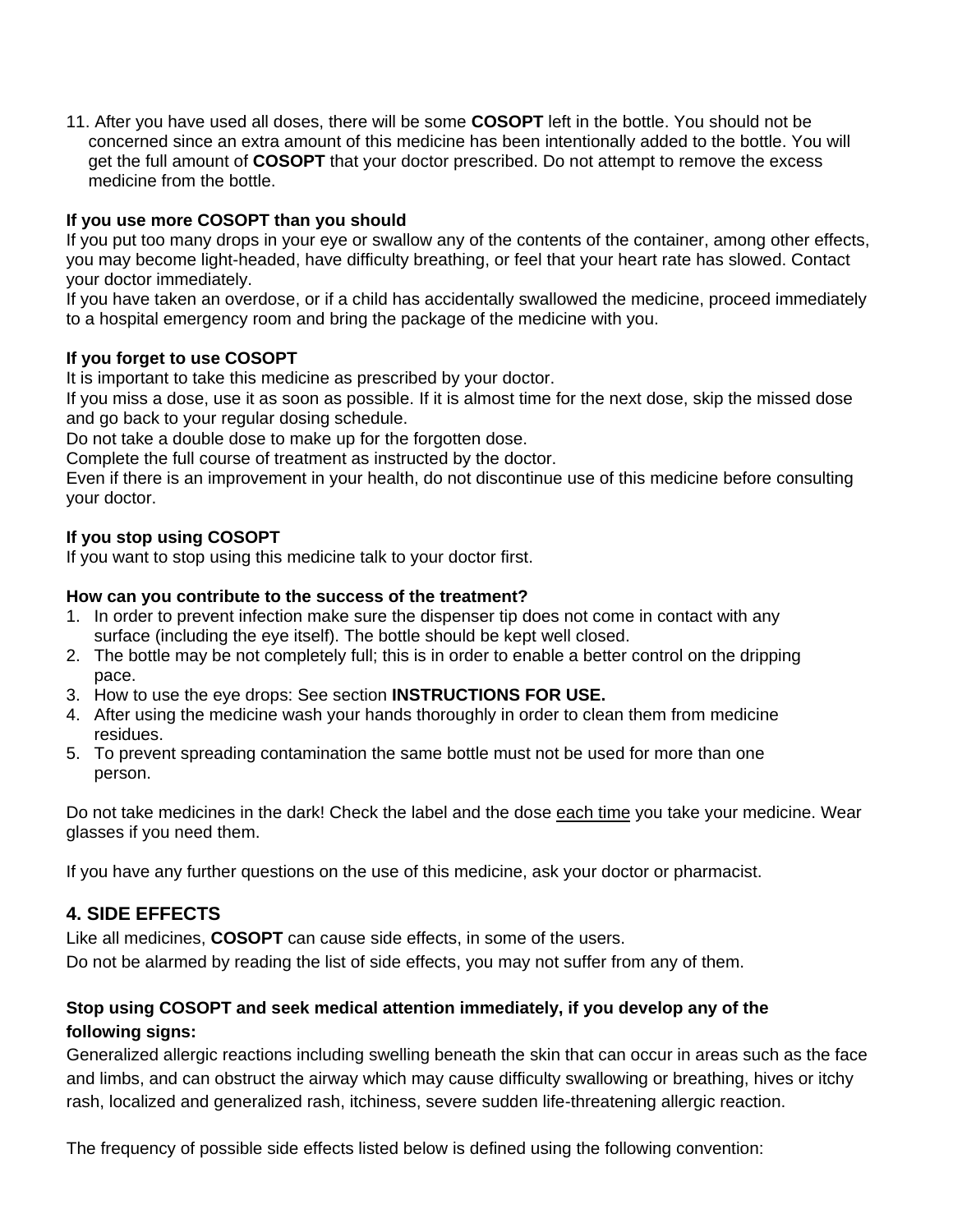Very common (affects more than 1 user in 10) Common (affects 1 to 10 users in 100) Uncommon (affects 1 to 10 users in 1,000) Rare (affects 1 to 10 users in 10,000) Not known (frequency cannot be estimated from the available data)

The following adverse reactions have been reported with **COSOPT** or one of its components either during clinical trials or during post-marketing experience:

#### Very Common side effects*:*

Burning and stinging of the eyes, taste perversion.

## Common side effects:

Redness in and around the eye(s), watering or itching of the eye(s), corneal erosion (damage to the front layer of the eyeball), swelling and/or irritation in and around the eye(s), feeling of having something in the eye, decreased corneal sensitivity (not realizing of getting something in the eye and not feeling pain), eye pain, dry eyes, blurred vision, headache, sinusitis (feeling of tension or fullness in the nose), nausea, weakness/tiredness, and fatigue.

## Uncommon side effects:

Dizziness, depression, inflammation of the iris, visual disturbances including refractive changes (in some cases, due to withdrawal of miotic therapy, which constricts the pupil of the eye ), slow heartbeat, fainting, difficulty breathing (dyspnoea), indigestion, and kidney stones (often marked by a sudden onset of excruciating, cramping pain in the lower back and/or the side of the body, groin, or abdominal area).

#### Rare side effects:

Systemic lupus erythematosus (an immune disease which may cause an inflammation of internal organs)*,*  tingling or numbness of the hands or feet, insomnia, nightmares, memory loss, an increase in signs and symptoms of myasthenia gravis (severe muscle weakness), decreased sex drive, stroke, temporary short sightedness which may resolve when treatment is stopped, detachment of the layer below the retina that contains blood vessels following from filtration surgery which may cause visual disturbances, drooping of the eyelids (making the eye stay half closed), double vision, eyelid crusting, swelling of the cornea (with symptoms of visual disturbances), low pressure in the eye, ringing noises in your ear, low blood pressure, changes in the rhythm or speed of the heartbeat, congestive heart failure (heart disease with shortness of breath and swelling of feet and legs due to fluid build up), oedema (fluid build up), cerebral ischaemia (reduced blood supply to the brain), chest pain, palpitations (a quicker and/or irregular heartbeat), heart attack, Raynaud's phenomenon, swelling or coldness of your hands and feet and reduced circulation in your arms and legs, leg cramps and/or leg pain when walking (claudication), shortness of breath, impaired lung function (feeling of suffocation), runny or stuffed nose, nose bleed, constriction of the airways in the lungs causing breathing difficulties, cough, throat irritation, dry mouth, diarrhoea, contact dermatitis, hair loss, skin rash with white silvery coloured appearance (psoriasiform rash), Peyronie's disease (which may cause a curvature of the penis), allergic type reactions such as rash, hives, itching, in rare cases possible swelling of the lips, eyes and mouth, wheezing, or severe skin reactions (Stevens Johnson syndrome, toxic epidermal necrolysis).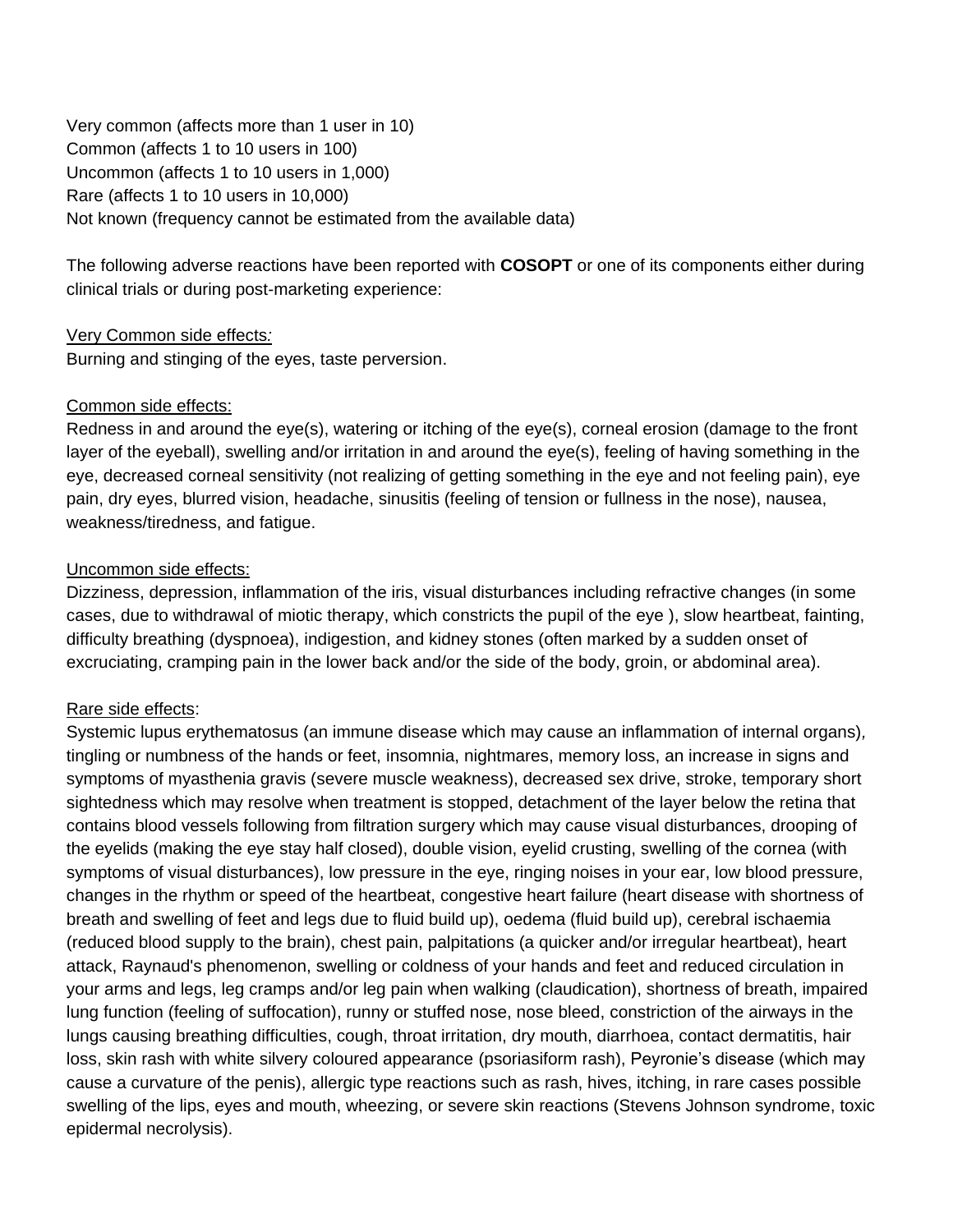Like other medicines applied into your eyes, timolol is absorbed into the blood. This may cause similar side effects as seen with oral beta-blocking agents. Incidence of side effects after topical ophthalmic administration is lower than when medicines are, for example, taken by mouth or injected. Listed additional side effects include reactions seen within the class of beta-blockers when used for treating eye conditions.

## Side effects of unknown frequency:

Low blood glucose levels, heart failure, a type of heart rhythm disorder, abdominal pain, vomiting, muscle pain not caused by exercise, sexual dysfunction.

If a side effect appears, if any of the side effects gets serious or if you notice a side effect not mentioned in this leaflet, consult your doctor.

Side effects can be reported to the Ministry of Health by using the link "Adverse Drug Reactions Report" at the home page of the Ministry of Health's web site [\(www.health.gov.il\)](http://www.health.gov.il/) which refers to the online side effects reporting form, or by using the link:

<https://forms.gov.il/globaldata/getsequence/getsequence.aspx?formType=AdversEffectMedic@moh.gov.il>

# **5. HOW TO STORE COSOPT?**

- Avoid Poisoning! This medicine, as all other medicines, must be stored in a safe place out of the reach and sight of children and/or infants, in order to avoid poisoning. Do not induce vomiting unless explicitly instructed to do so by a doctor.
- Do not use **COSOPT** after the expiry date (exp. date) which is stated on the pack. The expiry date refers to the last day of the indicated month.
- **Storage conditions**: Store below 30˚C. Protect from light. After first opening, use within 4 weeks.
- Medicines should not be disposed of via wastewater or household waste. Ask your pharmacist how to dispose of medicines no longer required. These measures will help to protect the environment.

# **6. FURTHER INFORMATION**

#### **6.1 What COSOPT contains?**

- The active substances are: dorzolamide (as hydrochloride) 20 mg/ml and timolol (as maleate) 5 mg/ml.
- In addition to the active ingredients the medicine also contains inactive ingredients: mannitol, hydroxyethylcellulose, sodium citrate dihydrate, sodium hydroxide, benzalkonium chloride, water for injection.
- **COSOPT** ophthalmic solution contains benzalkonium chloride as a preservative (see also section 2.6, "**Important information about some of the ingredients of COSOPT**".)

#### **6.2 What COSOPT look like and contents of the pack**

**COSOPT** is a clear, colourless to nearly colourless slightly viscous solution.

Pack size: 5 ml of solution in a plastic bottle. Tamper evidence is provided by a safety strip on the container label.

#### **Registration holder**:

Rafa Laboratories Ltd., P.O. Box 405, Jerusalem 9100301.

#### **Manufacturer:**

Merck Sharp & Dohme - Chibret, France.

#### **Drug registration no. listed in the official registry of the Ministry of Health:**

141.55.29511.01